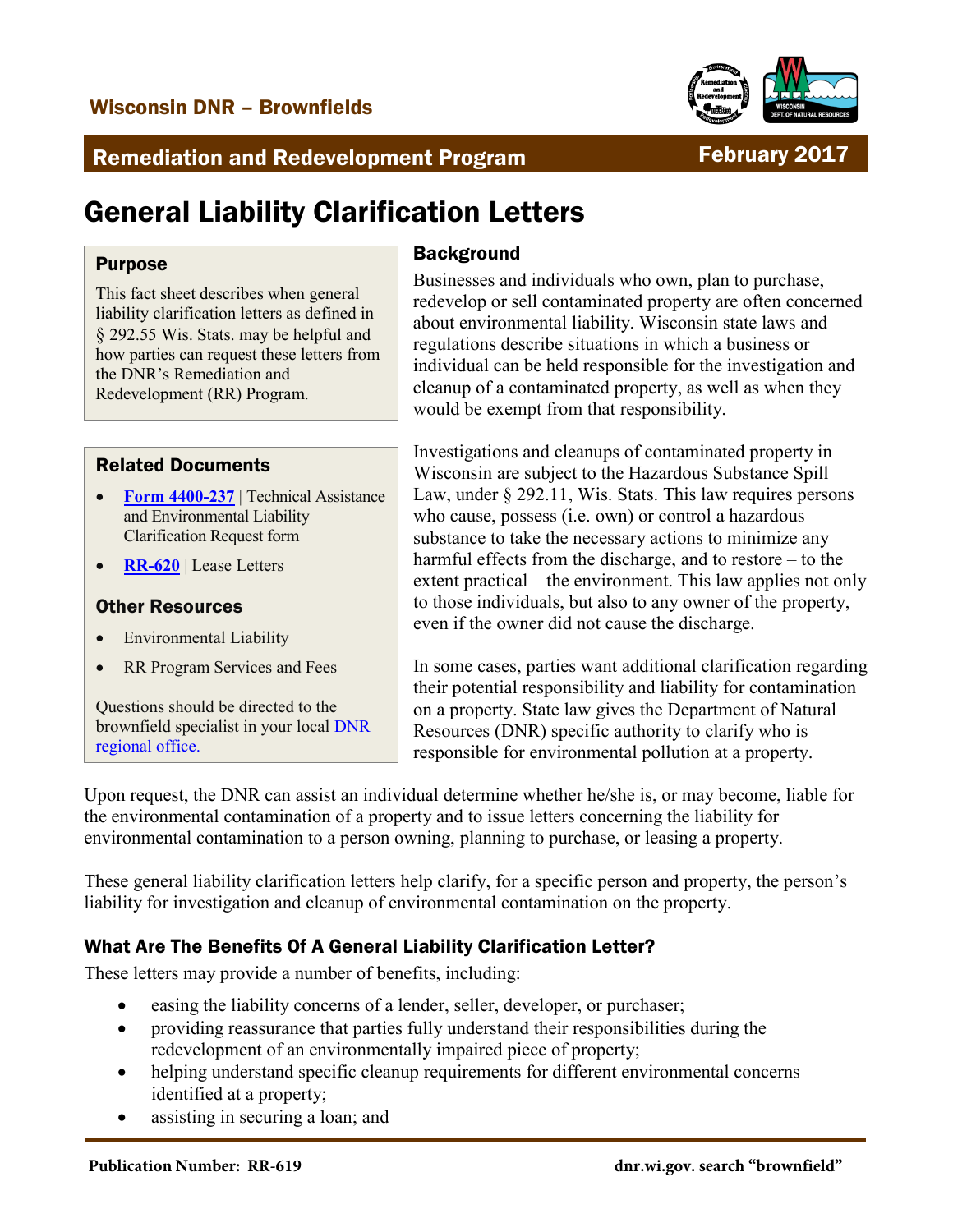• helping parties proceed with redevelopment.

Please keep in mind that a party requesting a general liability clarification letter does not receive any special liability protection when he/she receives a letter. The letter simply explains the DNR's interpretation of a person's liability at a specific property, given the facts presented to the DNR.

# Who Can Request A General Liability Clarification Letter?

General liability clarification letters are usually requested by local governments, lenders, businesses and individuals who are buying, selling or redeveloping brownfield properties.

The DNR also provides other types of clarification letters regarding liability exemptions for local governments, individuals who lease property, and for property owners who are affected by off-site contamination. Please see the [Environmental Liability webpage for more information.](http://dnr.wi.gov/topic/Brownfields/Liability.html)

### When Would Someone Request A General Liability Clarification Letter?

People often request a general liability clarification letter when they want to know the liability status or learn about the cleanup requirements for a property.

There are a variety of situations where a clarification letter is helpful. Common questions that may assist an individual determine if they want a clarification letter include:

- What is my liability if I take title to this property?
- What is my liability when neighbors won't allow me access for investigation or clean-up activities?
- What investigations and cleanups have already taken place on the property and how does that affect my liability?
- What is my liability if a previous owner is conducting the cleanup?
- When can the DNR re-open a closed case?
- What is the U.S. Environmental Protection Agency's (EPA) potential interest in my property?

# How Do I Request A General Liability Clarification Letter?

To request a general liability clarification letter, parties should first download the [Technical](http://dnr.wi.gov/files/PDF/forms/4400/4400-237.pdf)  [Assistance and Environmental Liability Clarification or Post-Closure Modification Request](http://dnr.wi.gov/files/PDF/forms/4400/4400-237.pdf) form (Form [#4400-237\).](http://dnr.wi.gov/files/PDF/forms/4400/4400-237.pdf) The form can be used to help clarify liability on a wide range of liability issues affecting local governments, lenders and other parties.

After completing the request form, individuals should attach any relevant documentation and the appropriate fee (see below for fee information), and mail the documents to the Remediation and Redevelopment (RR) program assistant in the DNR regional office where the property is located. Please check the map at on [the staff contact webpage](http://dnr.wi.gov/topic/Brownfields/Contact.html) to locate the DNR region and office where your property is located.

Include as much information as you feel is relevant to your questions. However, please note that determinations by the DNR may depend on adequate environmental data.